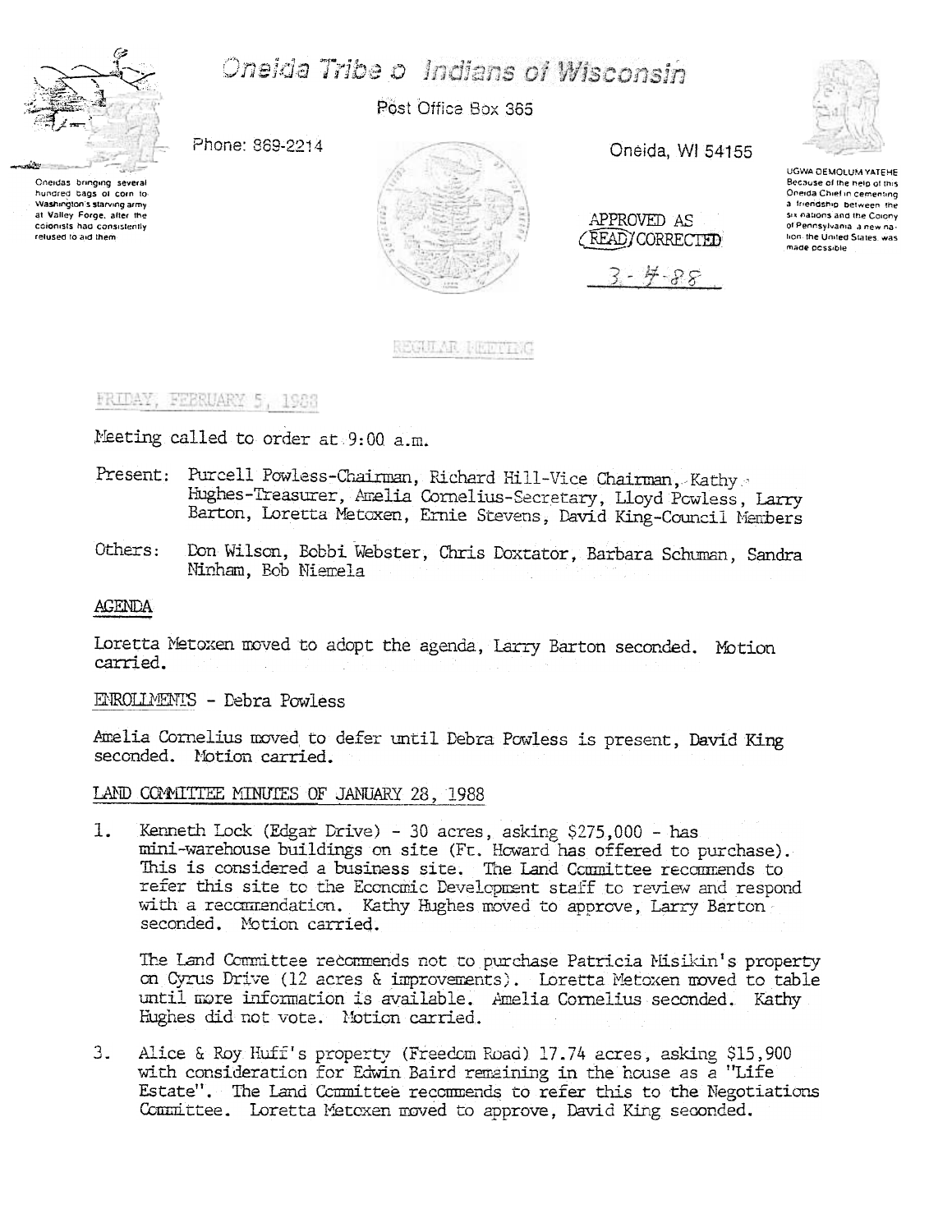CNEIDA TRIBE OF INDIANS OF WISCONSIN REGULAR MEETING - FEBRUARY 5, 1988 Page 2

## LAND COMMITTEE RECOMMENDATIONS (Continued)

- David Poquette (Freedom Road next to "One Stop South") 2.95 acres, asking 4. \$38,500. The Land Committee recommends to refer this to the Negotiations Committee. Amelia Cornelius moved to approve, Rick Hill seconded. Notion carried
- Genevieve Cornelius (Moore Road) 24 acres, asking range is between  $5<sub>1</sub>$ \$32,900 to \$39,900. The Land Committee recommends to refer this to th Negotiations Committee. Amelia Cornelius moved to approve, Loretta Metoxen seconded. Kathy Hughes abstained. Motion carried.
- The Land Committee suggested to change the street names for the Three  $6.$ Sisters Site 10-9. Change Onu-u-sla Circle to Cuyuga Trail and extend Chief Hill Drive into 10-9 area and change to Chief Hill Land. David King moved to approve, Lloyd Powless seconded. Motion carried.
- $\mathcal{T}$ The Land Committee recommends to request the Economic Development staff to present a draft plan for individual business loans (using the Tribal Loan Credit Program as a guide) within 30 days. Kathy Hughes moved to approve, David King seconded. Motion carried.
- 8. The Land Committee recommends to rent the Deryl Howe Property on a short term basis for \$300 per month with tenant paying own utilities. Amelia Cornelius moved to approve, Kathy Hughes seconded. Motion carried.

Chris Doxtator arrived at meeting.

- 9 The following sites were discussed by the land Committee and recommendations were made as follows:
- a. 1778 Lambie Road Duplex - 1} acres, asking \$61,900 - prior to inspection noted no basement. Land Committee agreed to refer to anyone applying for tribal Loan Credit Program.
- Ъ Gerald Collier (Airport Road) - 3 acres, asking 756,000 - agreed to refer to anyone applying for the Tribal Loan Credit Program.

Florist Drive (sub-divided lots) - \$20,00 per lot, agreed to refer to anyone applying for the Tribal Loan Credit Program.

- d Tip Road (Sub-divided lots) No interest by Committee
- Manders Court 2 lots totalling 4.22 acres. These lots have approved e. conventional septic system permits. Agreed to send these properties to the Negotiations Committee.
- $\in$ Van Boxtel Court - 2.5 acres, asking \$8,500 - agreed to refer to anyone applying for the Tribal Loan Credit Program.

Loretta Metoxen moved to approve the recommendations Amelia Cornelius seconded. Motion carried.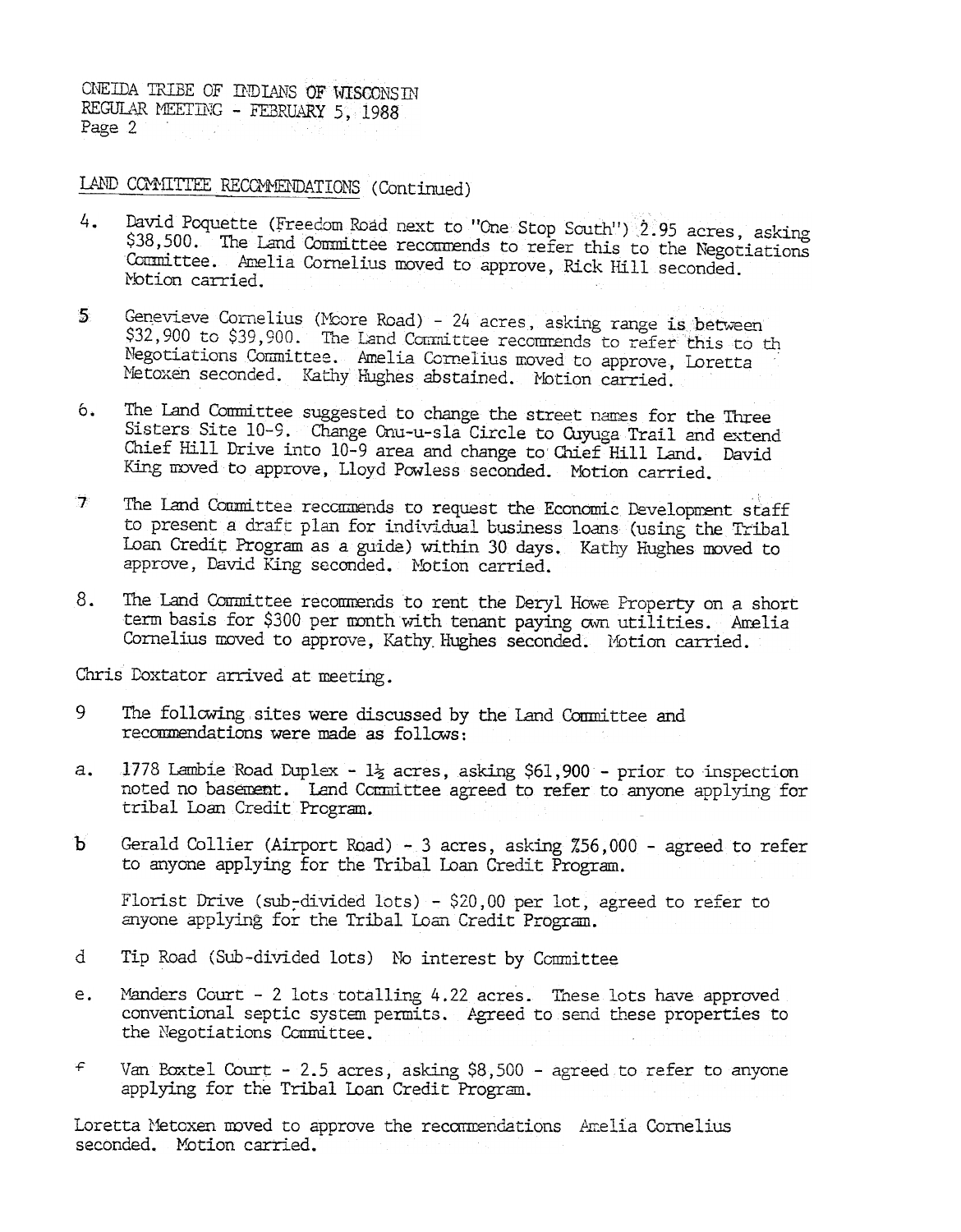**CNET** TRIBE OF INDIANS OF WISCONSI REGU NEETING - FEBRUARY 5, 1988 Page

## PATRICTA MISIKIN REQUEST

Lloyd Powless moved to take the discussion of Patricia Misikin request fr the Table. Loretta Metoxen seconded. Motion carried.

Lloyd Powless moved to refer this request to the Negotiations Committee David King seconded. Motion carried.

# TRAVEL REQUEST FROM DEERA WEBSTER

Debra Webster is requesting travel assistance to Mesa, Arizona on February 24 1988, for BIA Advisory Committee for Exceptional Children, to be reimbursed by the BIA.

Loretta letoxe moved to approve, Amelia Cornelius seconded. Motion carried

#### TRAVEL REQUESTS

February 8, 1988 - Lloyd Powless to Crandon, WI for AILCEB Meeting

February 15, 1988 - Lloyd Powless to Milwaukee for Milwaukee Indian Economic Development Agency Board meeting.

February 26, 1988 - Lloyd Powless to Madison for Wisconsin Action Coalition meeting.

February 19-20, 1988 - Rick Hill, Ernie Stevens and Loretta Metoxen to Canada to meet with the Oneida Thames Band.

Rick Hill moved to approve Amelia Cornelius seconded. Lloyd Powless abstained. Motion carried

#### KALIHWISAKS POLICY

Discussion - Some recommendations. Loretta Metoxen moved to table for one week. Rick Hill seconded. 2 members opposed. Motion carried.

Amelia Cornelius was excused from the meeting

RESOLUTION #2-5-88-A TO CONFIRM FURCHASE OF AMELIA CORNELIUS' PROPERTY FROM FEBRUARY 2, 1988 MEETING

David King moved to sign certification, Lloyd Powless seconded. Rick Hill abstained. Motion carried.

#### PERSONNEL

Hiring of RN for Nursing Home - Ed Sharkey Hiring of Community Health Staff Nurse - Paulette A. Zachman

#### FACILITIES NEED - REMOVAL OF ASBESTOS FROM NORBERT HILL CENTER

Letter to be sent to BIA Area Office is being recommended by Bill Collnick for the renoval of the asbestos. Kathy Hughes moved to approve, Loretta Metoxen seconded. Motion carried.